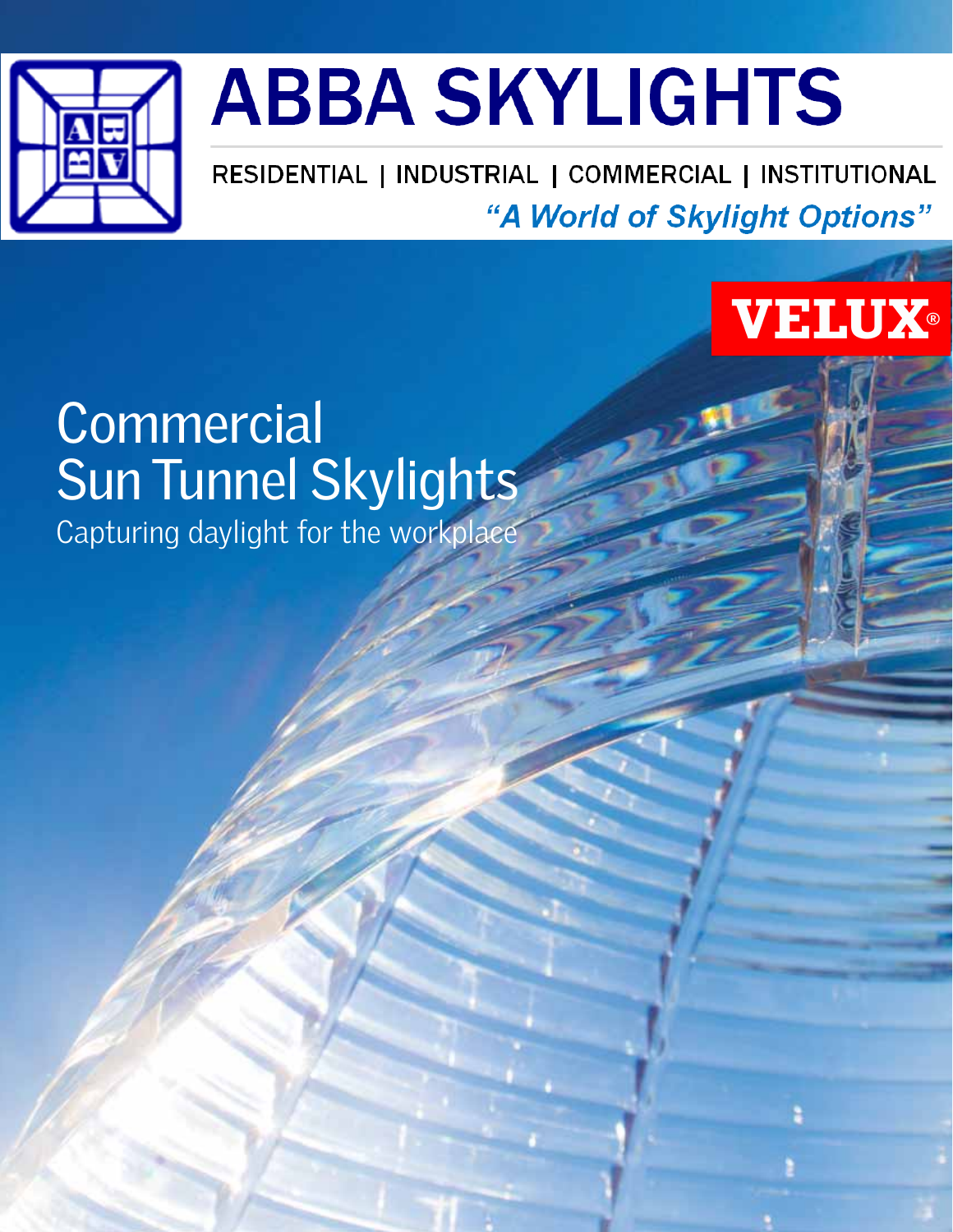## Why VELUX?

VELUX is the world leader in skylight and roof window manufacturing, and one of the strongest brands in the global building materials sector. Our products are available nationwide. This generation of VELUX Sun Tunnel Skylights is easier to install, delivers more daylight, puts you in control of the light, and can be specifically configured for any application.

### Where to install VELUX commercial Sun Tunnels Skylights

VELUX Commercial Sun Tunnel Skylights are engineered to assemble quickly and transfer the highest amount of daylight into dark spaces below. Designed for a flat or sloped commercial roofs, the round, highly reflective light shaft provides a cost effective method for transferring high quality daylight through the roof to where people live, work, and play.

Ideal applications for the VELUX Commercial Sun Tunnel Skylights include schools, retail spaces, and medical facilities, where excellent light quality for reading and accurate color rendition are required.

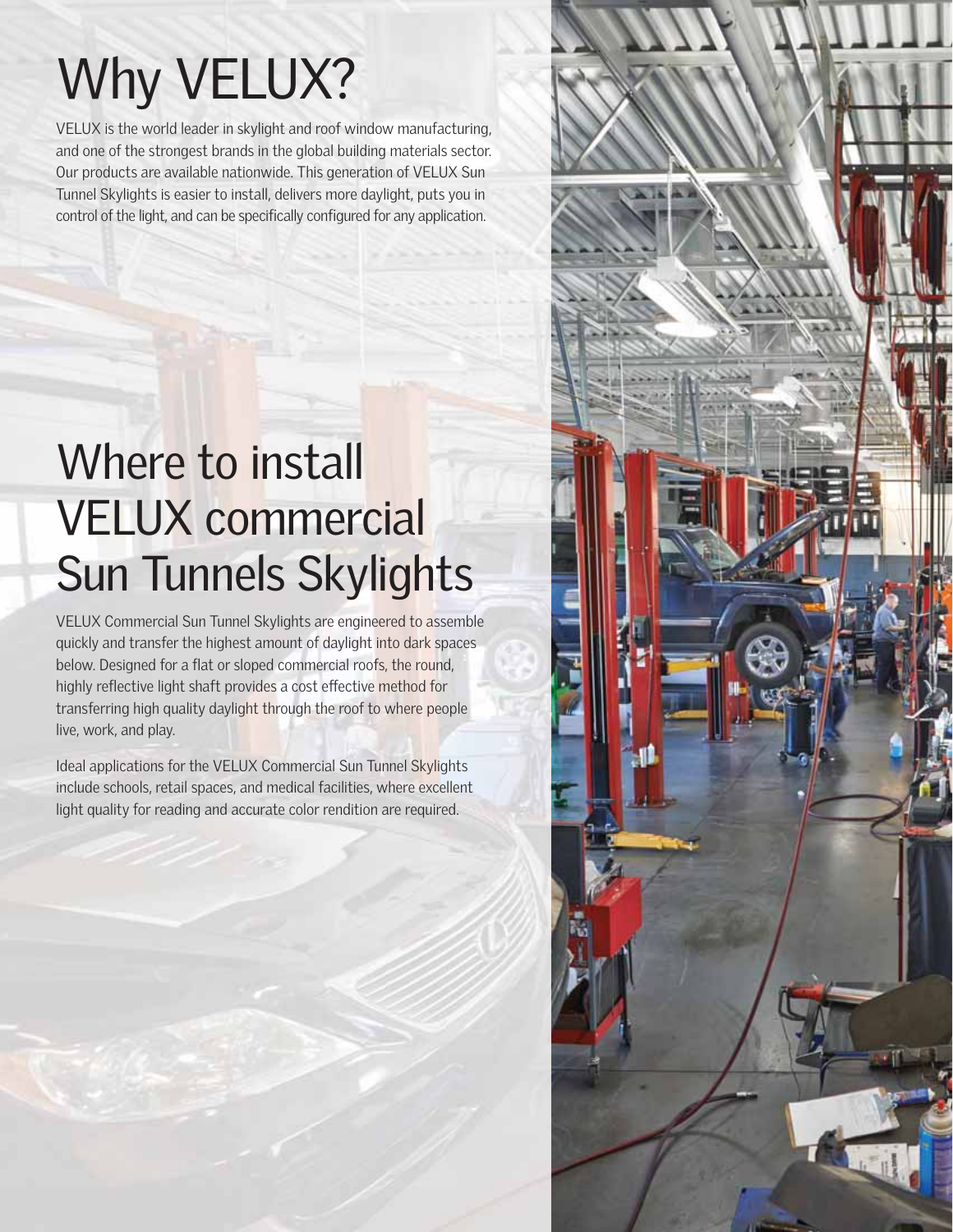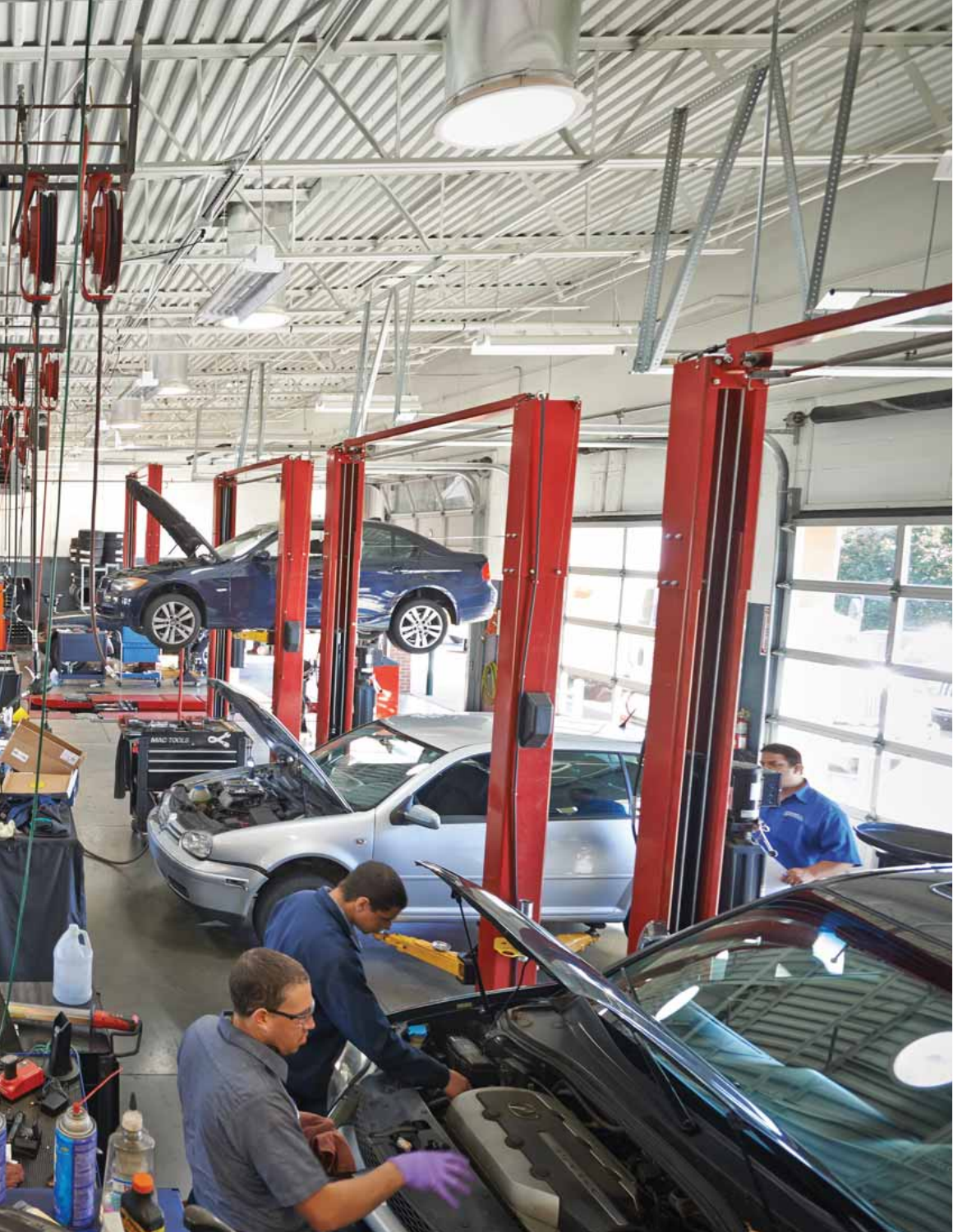## Take it from the top... VELUX SunCurve



This highly transmissive, light capturing VELUX SunCurve comes standard on every 22" commercial Sun Tunnel Skylight.

Designed to capture sunrays that would normally pass through the dome, and instead directs them down the tunnel.



*22" kit includes outer dome and VELUX SunCurve*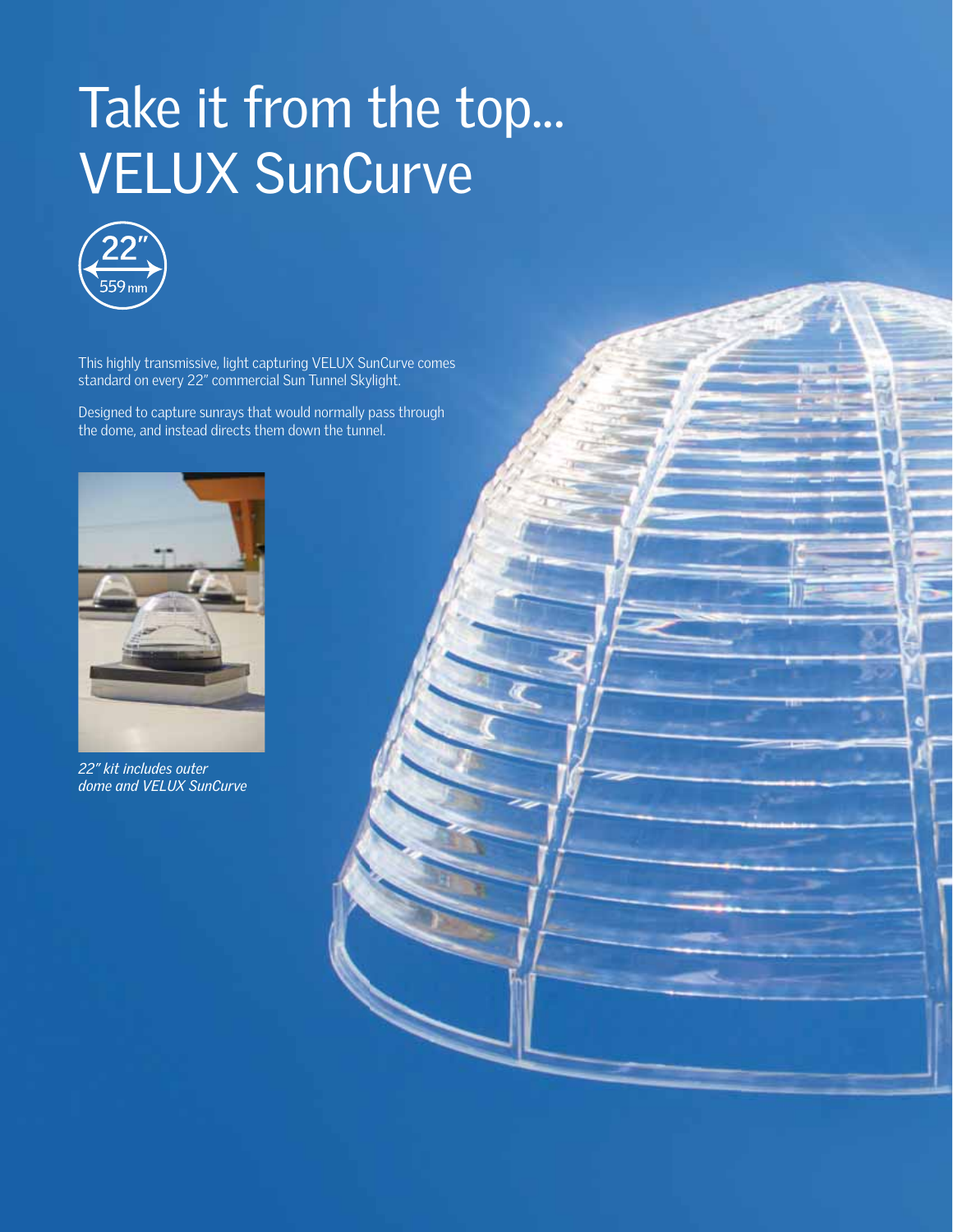## What makes the VELUX SunCurve better?



#### **Morning light**

Captures low-angle sunlight and curves it down the tunnel.

#### **Mid-day light**

Manage the intense, direct mid-day sun so that the space below is bright and confortable without glare.

#### **Afternoon light**

Captures low-angle sunlight and curves it down the tunnel.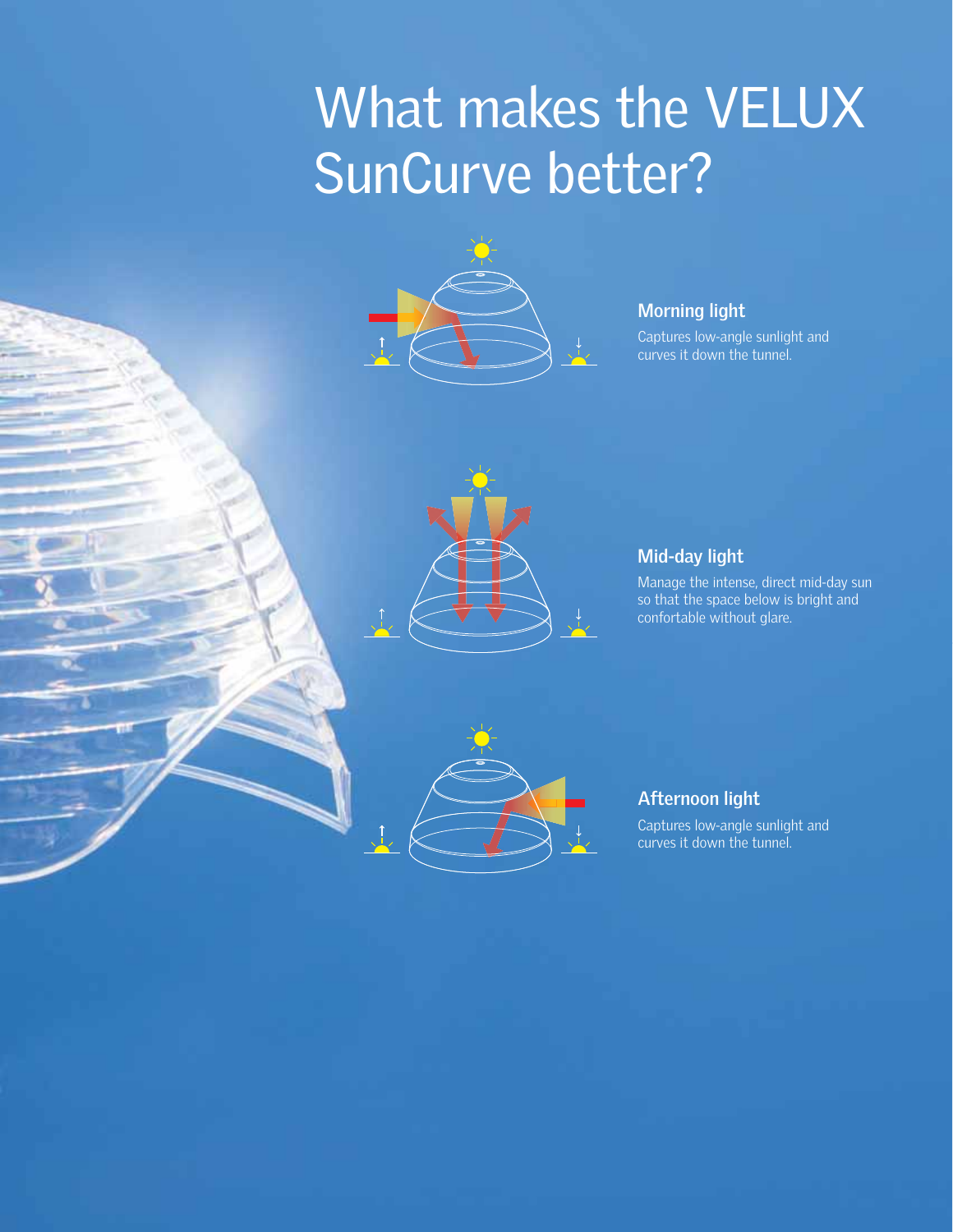

Maximum security kit *(ZTQ)*

Crossing steel bars and security screws for both the dome and curb flashing. *Available for 14" and 22"*



Increase the diffusion capabilities of your VELUX Sun Tunnel Skylight. Diffusion enhancer *(ZTZ 209)*

> Tunnel sections manufactured with the Flexi Loc tunnel connector system that reduces tunnel installation time by half, delivering the highest quality daylight into the spaces below. 24" rigid tunnel sections *(ZTR)*

## From point A to point B

Universal 45-degree elbows *(ZTE)*

A durable and easy to operate elbow that can be used at the top, bottom, or middle of your installation.



Rotating coupler *(ZTZ 211)*

Multiple elbows can be joined together with rotating couplers to form a 90-degree bend or other configuration needed to maneuver around in tight spaces.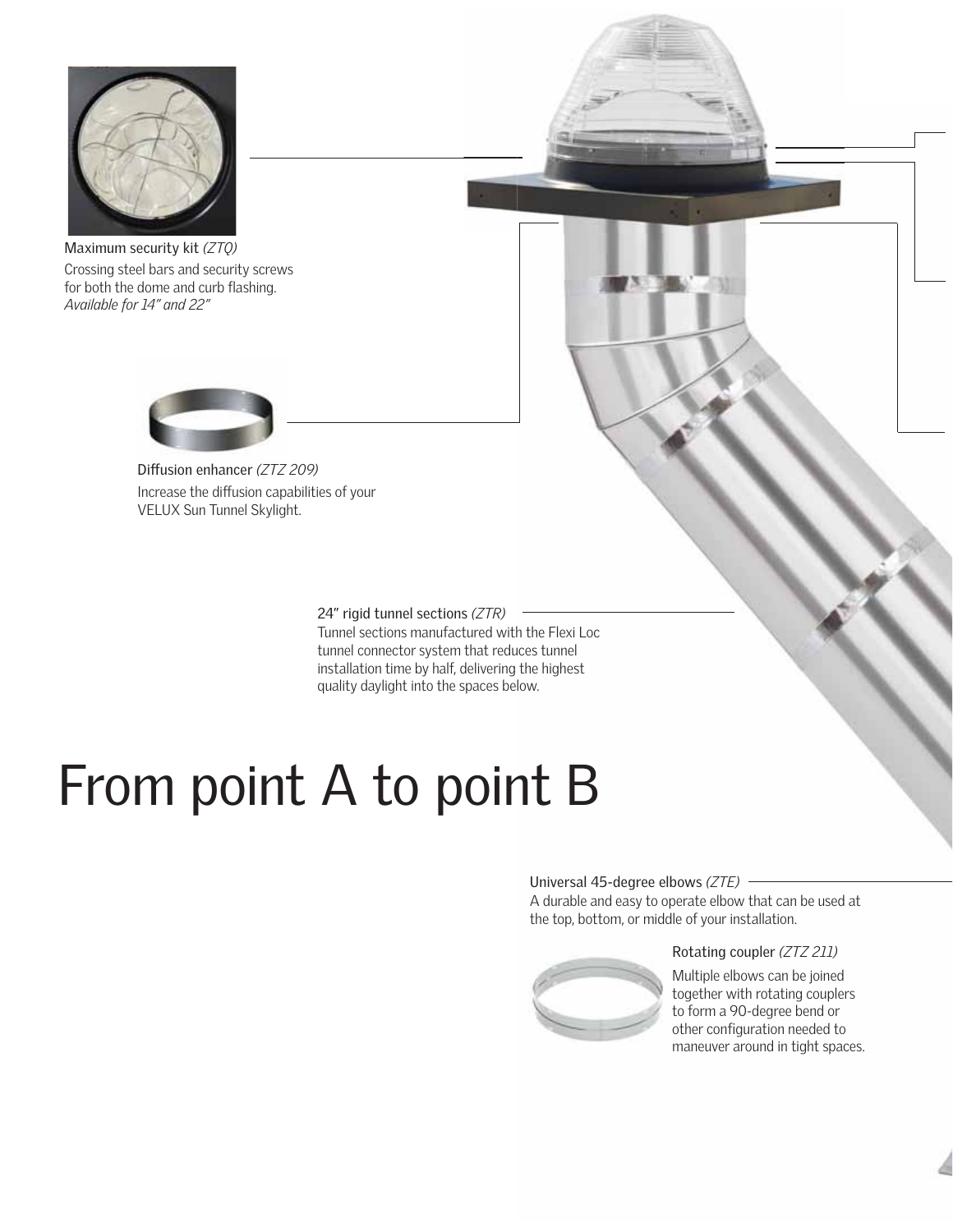

Flashing extender that raises the edge of the dome for increased protection and better performance in flat roof applications. Turret extender *(ZTA)*



Fire band provides dome edge protection needed for installation on roof assemblies with fire classifications of A, B or C. Exterior fire band *(ZZZ 192)*



Insulating pane and thermal break designed to go in line with the building's insulation in commercial applications. Insulating pane - thermal break *(ZTC)*

### Flexi Loc™ quick assembly system

A tunnel connection system that reduces tunnel installation time in half. With our unique Flexi Loc™ system, screws are a thing of the past. Use this unique clip system to piece your elbows, tunnel sections and other rigid tunnel components together quicker.







Variable position light-damping system that allows the user to control the amount of daylight that enters a room; perfect for rooms that require room-darkening. Requires a 120/277VAC to 24VDC power supply (VELUX ZZZ 233). Daylight controller *(ZTP)*

### Highly reflective daylight tunnel

All VELUX Sun Tunnel Skylights feature a highly reflective silver layer that is electrostatically applied.

- Creates an ultra smooth and efficient light delivery system
- Protective coatings are applied to guarantee a long-term total 99% reflectivity

**20-year** rigid tunnel reflective warranty

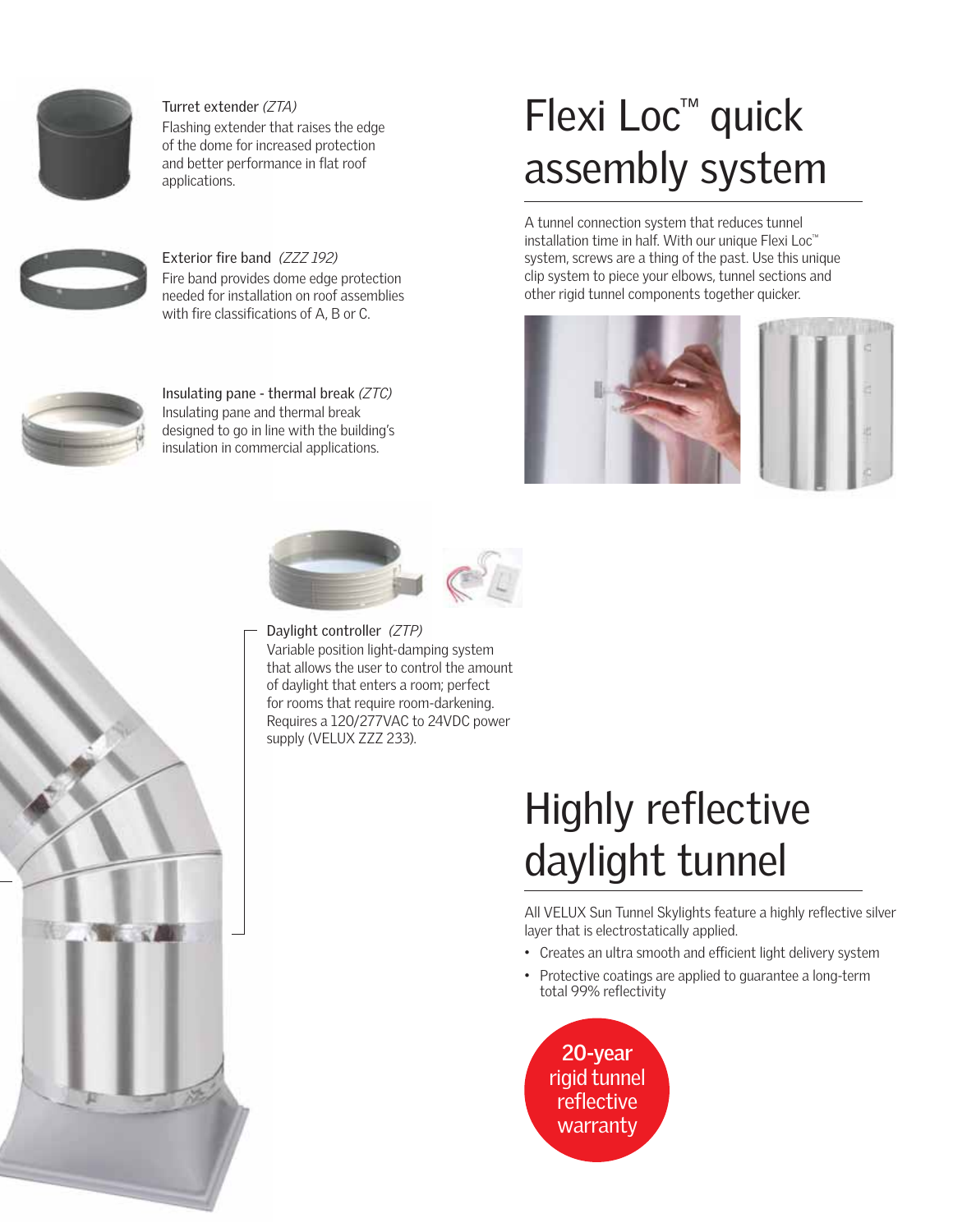### Diffuser Options

Choose from a variety of ceiling options to meet all your application needs. *Available in 14" and 22"*





### Diffuser Materials



### Frosted diffuser

Frosted diffusers offer a combination of performance and aesthetics.



#### Prismatic diffuser

The industry standard prismatic diffusers provide good light distribution with the look and feel to match existing architectural design.



#### Fresnel diffuser

Fresnel diffusers utilize a concentric honeycomb pattern of parabolic prisms that provide superior light diffusion.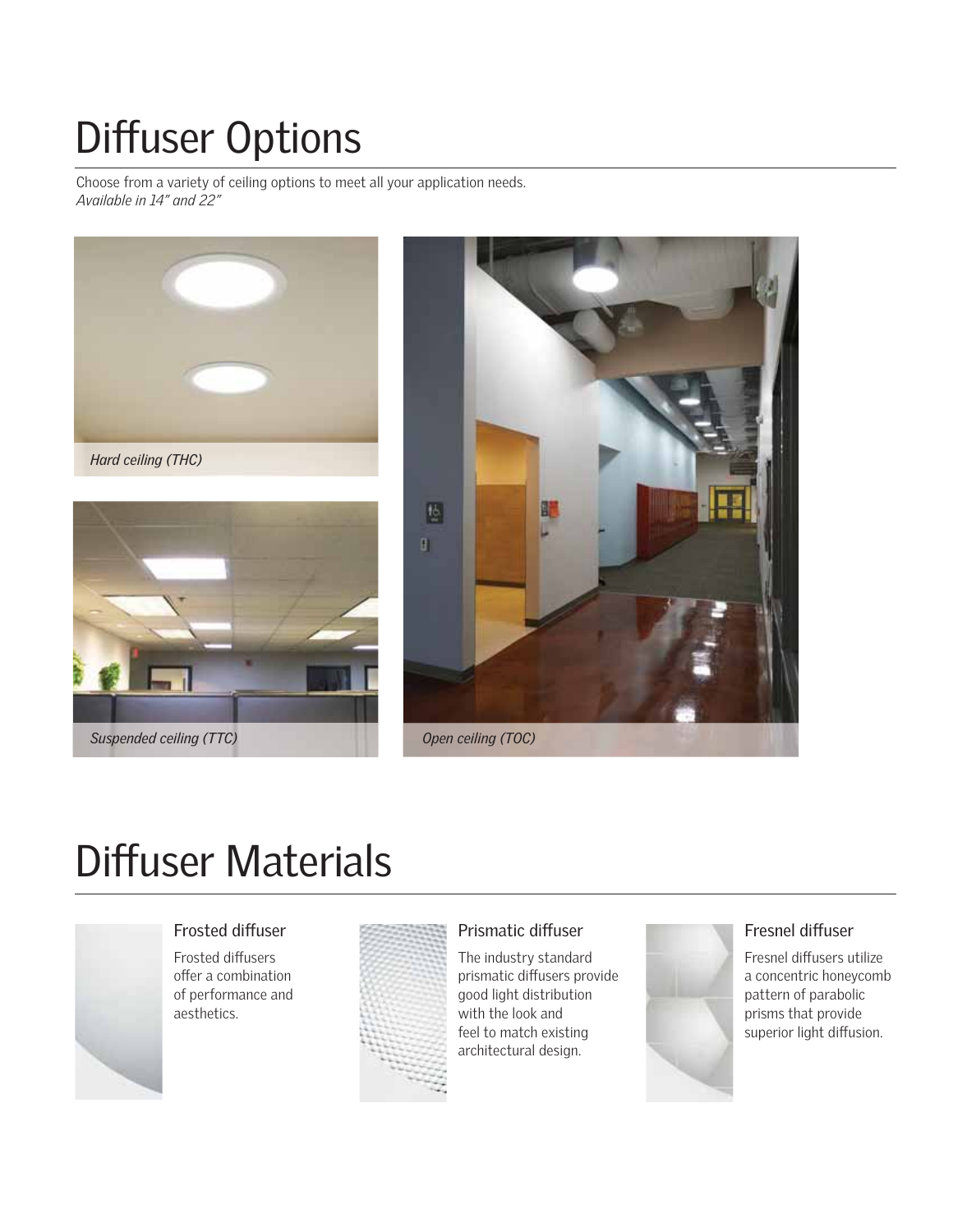### Flashing Types

Choose the right flashing type for your installation from the choices below:

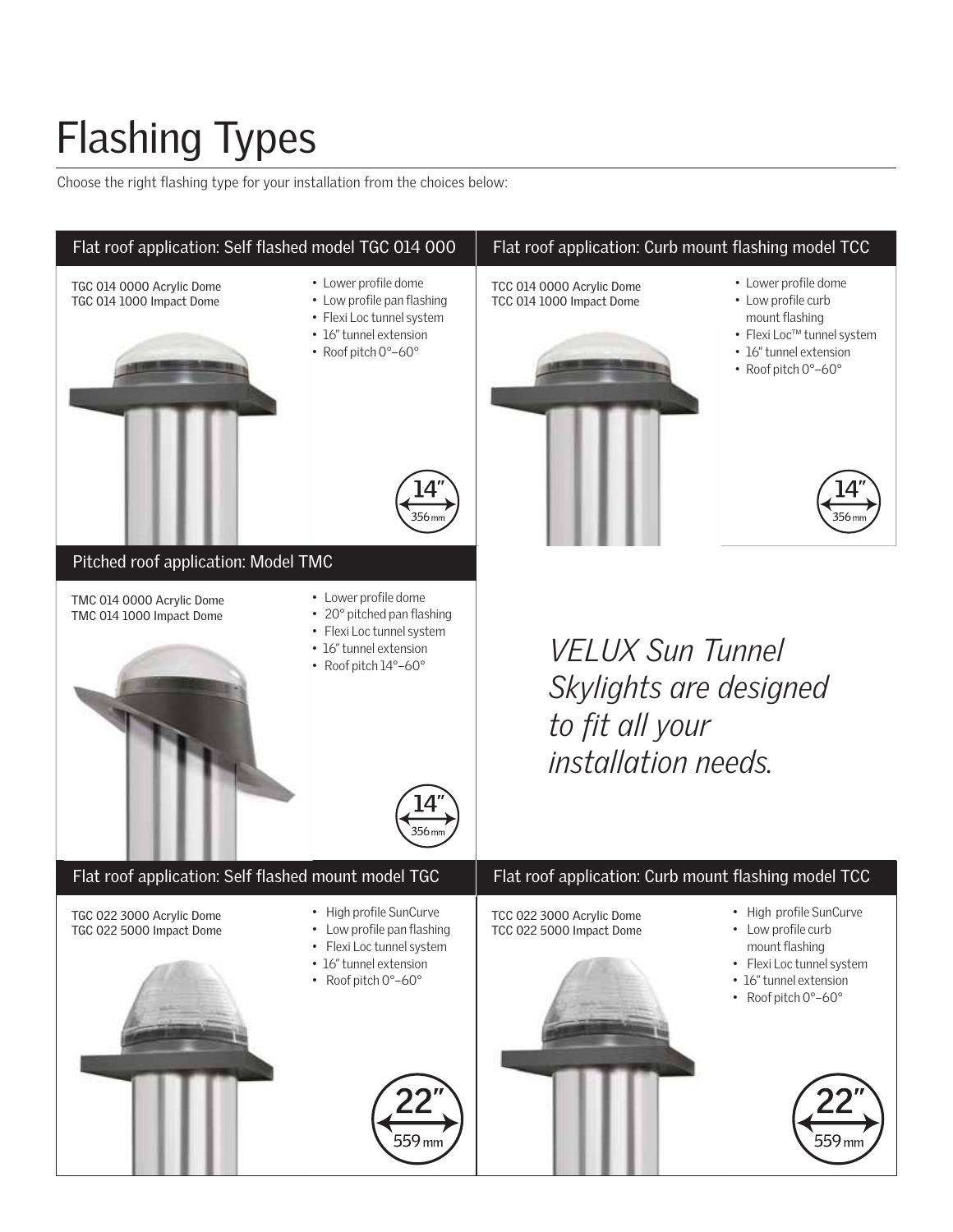Order kits in 3 easy steps for bulk purchasing

### **Option 1: Configurable kits** - Time-saving and easy-to-order

#### **Step 1: Select your size, dome type and flashing** Acrylic or Impact 14" Self 14" Curb 14" Pitched 22" Self 22" Curb 7 7 市 pull (TGC) (TCC) (TGC) (TCC) (TMC) **Step 2: Select your tunnel components** 2 7 円 **TIME** Tunnel extensions **Elbows** Elbows Tunnel kit (ZTR) (ZTE) (TTK) **Step 3: Select your diffuser and assembly type**  $770$ Frosted Prismatic Fresnel Hard ceiling Suspended ceiling Open ceiling **TIME** (THC) (TTC) (TOC) **Option 2: Bulk purchasing** - Ideal for large projects

- Purchase VELUX Sun Tunnel Skylight components in bulk quantities for additional savings
- Best way to receive value engineered project specific quotes